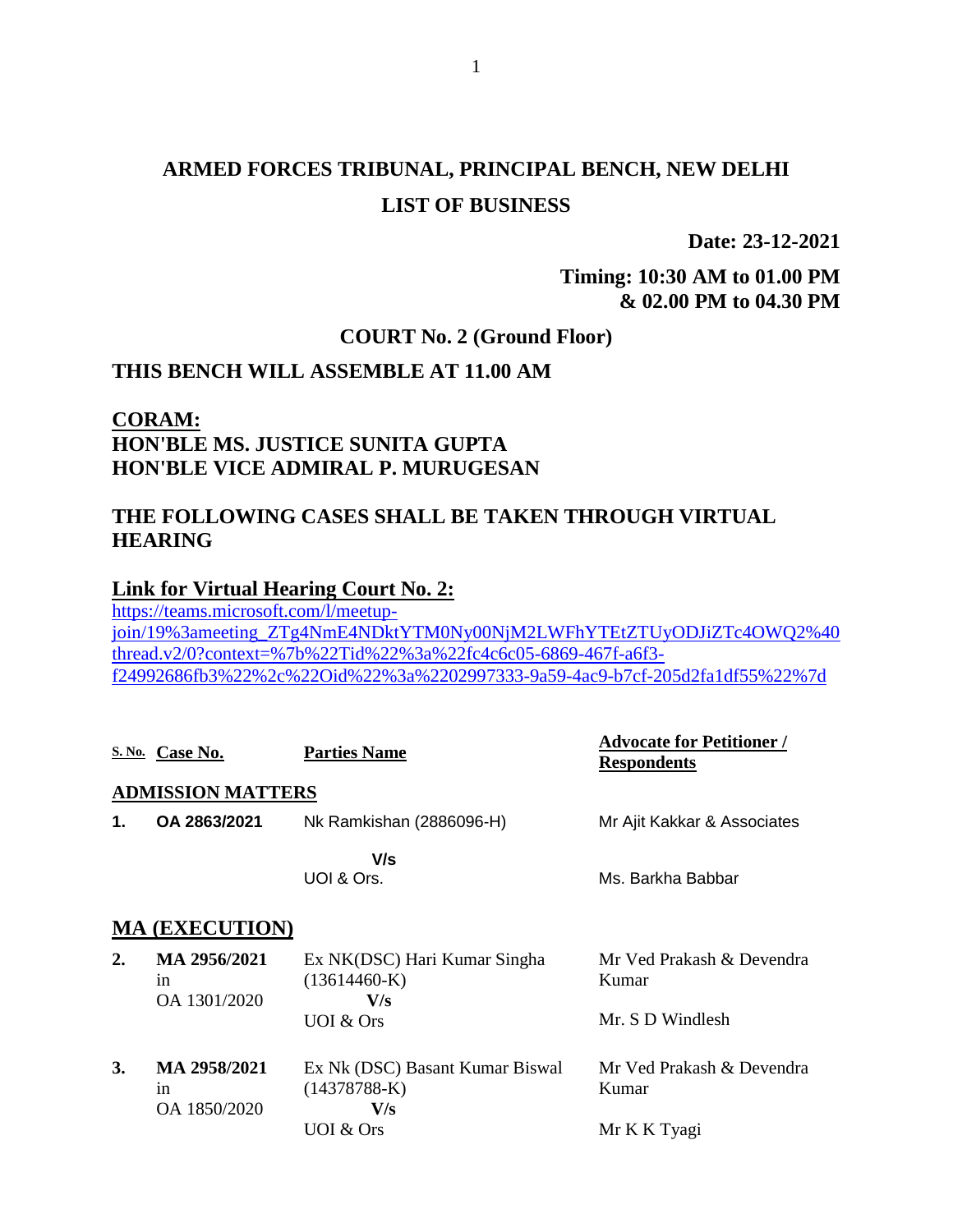| 4.         | MA 2982/2021<br>in | Ex Sgt Dinesh Kumar (771987-K)         | Mr Ajit Kakkar & Associates                       |
|------------|--------------------|----------------------------------------|---------------------------------------------------|
|            | OA 1527/2016       | V/s<br><b>UOI</b> & Ors                | Mr Arvind Patel                                   |
|            | <b>MA (OTHERS)</b> |                                        |                                                   |
| 5.         | MA 69/2020         | Lt Col Arun Kumar Sarma (Retd)         | Mr. A S Paur                                      |
|            | in<br>OA 180/2017  | V/s                                    |                                                   |
|            |                    | UOI & Ors                              | Mr Arvind Patel                                   |
| 6.         | MA 1491/2020<br>in | Ex Sgt Shepal Bhal Chandra (No 244337) | Mr Manoj Kr Gupta                                 |
|            | MA 763/2020        | V/s                                    |                                                   |
|            | in<br>OA 1673/2019 | <b>UOI &amp; Ors</b>                   | Mr. Ashok Chaitanya                               |
| 7.         | MA 2357/2021<br>in | <b>UOI</b> & Ors                       | Gp Capt Karan Singh Bhati Sr<br><b>CGSC</b>       |
|            | MA 1922/2021       | V/s                                    |                                                   |
|            | in<br>OA 1042/2016 | Maj KJ Singh (Retd)                    | None                                              |
|            |                    |                                        |                                                   |
| 8.         | MA 2590/2021<br>in | Lt Col A K Chauhan (IC 55737)          | Mr Jaideep Singh, Kartik Dabas<br>& Adwait Sirohi |
|            | OA 2061/2019       | V/s                                    |                                                   |
|            |                    | <b>UOI</b> & Ors                       | Dr Vijendra Singh Mahndiyan                       |
| 9.         | MA 2591/2021       | IC-62267X Lt Col Vipul Bhardwaj        | Mr Jaideep Singh & Ors.                           |
|            | in<br>OA 2060/2019 | V/s                                    |                                                   |
|            |                    | <b>UOI &amp; Ors</b>                   | Dr Vijendra Singh Mahndiyan                       |
|            |                    |                                        |                                                   |
| 10.        | MA 2918/2021       | Ex Sgt Jayabrata Ghatak (781347-F)     | Mr Praveen Kumar                                  |
|            | 1n<br>OA 2172/2019 | V/s                                    |                                                   |
|            |                    | UOI & Ors                              | Mr. Neeraj Sr. CGSC                               |
| 11.        | MA 3024/2021       | Ex Hony Nb Sub Vijay Yashwant          | Ms Vidya Vijaysinh Pawar                          |
|            | in                 | Katkar (No 13808560H)                  |                                                   |
|            | MA 3205/2019       | V/s                                    |                                                   |
|            | in<br>OA 1458/2017 | UOI & Ors                              | Mr. V Pattabhi Ram                                |
| <u>RAs</u> |                    |                                        |                                                   |
| 12.        | RA 19/2021         | MWO Tribhuwan Singh (Retd) (No         | Mr Manoj Kr Gupta                                 |
|            | in                 | 235915)                                |                                                   |
|            | OA 536/2021        | V/s                                    |                                                   |
|            |                    | UOI & Ors                              | Ms. Suman Chauhan                                 |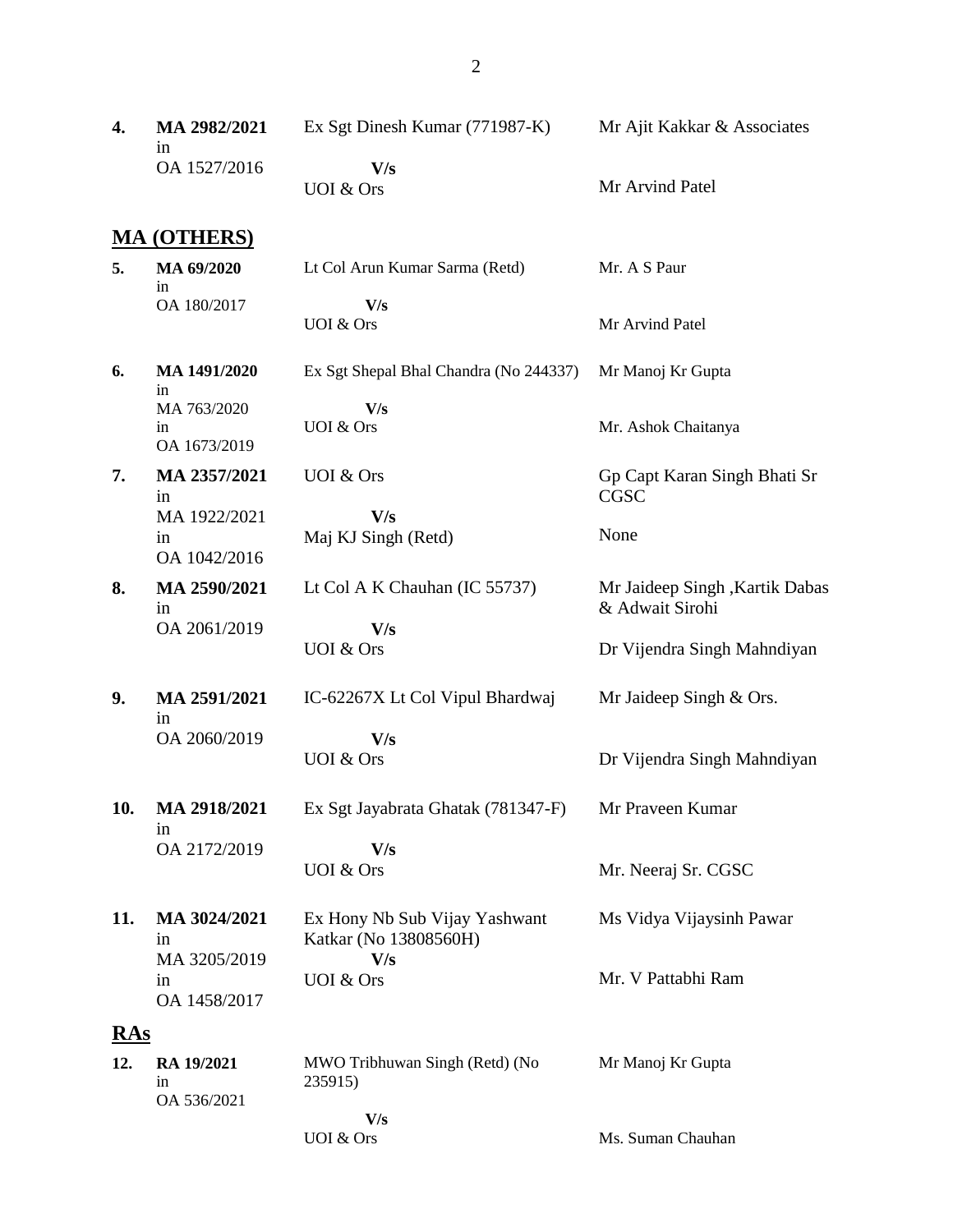### **PLEADINGS NOT COMPLETE**

| 13. | OA 2604/2021 | Sgt Rohit Chauhan (901219) | Mr Manoj Kr Gupta     |
|-----|--------------|----------------------------|-----------------------|
|     |              | V/s<br>UOI $&$ Ors.        | Mr Satya Ranjan Swain |

## **FOR FINAL HEARING**

| 14. | OA 1296/2018<br>with | IC-49695-X Col Atul Dimri | Mr. S S Pandey & Associates            |
|-----|----------------------|---------------------------|----------------------------------------|
|     | MA 2253/2018         | V/s                       |                                        |
|     |                      | UOI $&$ Ors.              | Gp Capt Karan Singh Bhati, Sr.<br>CGSC |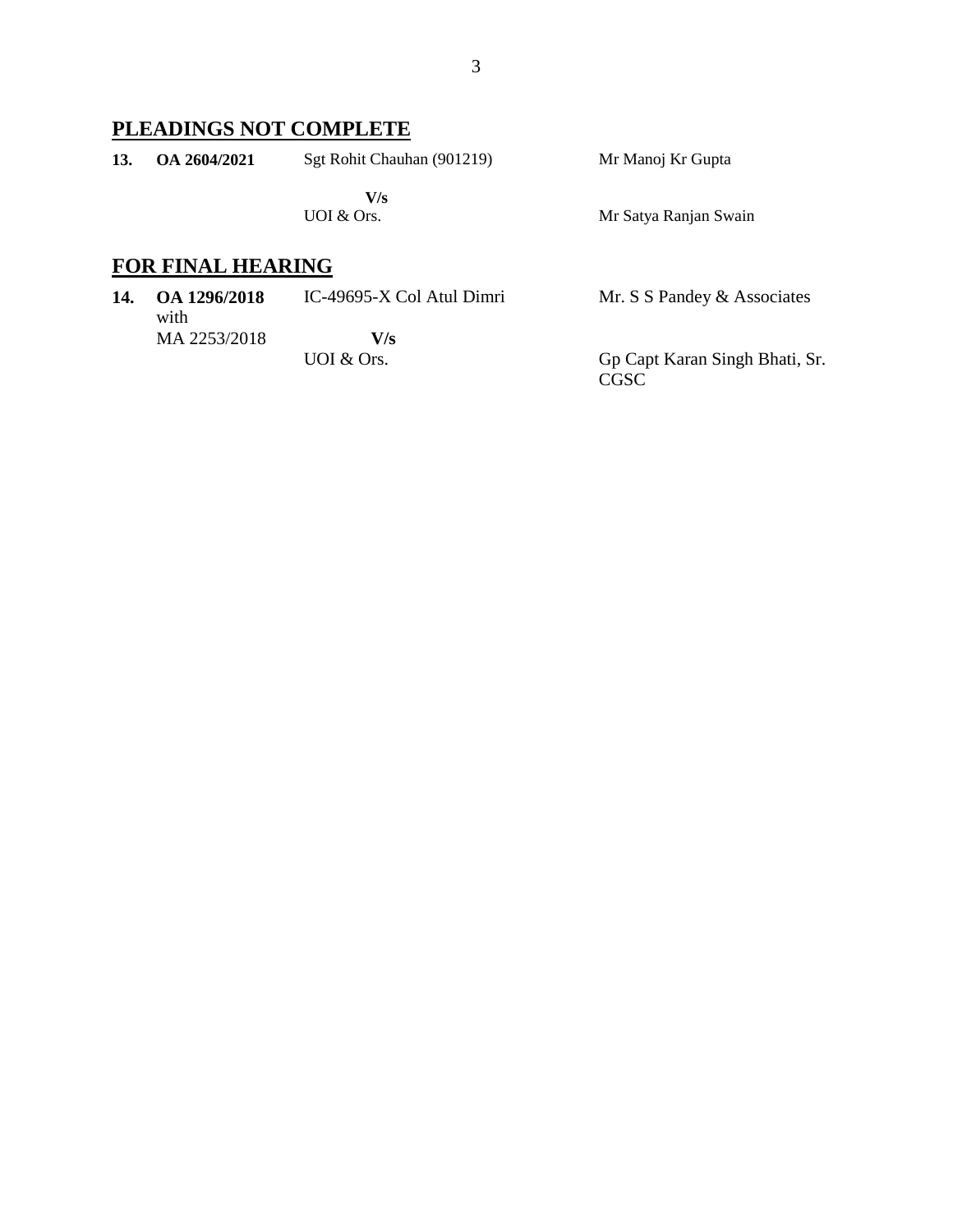# **ARMED FORCES TRIBUNAL, PRINCIPAL BENCH, NEW DELHI LIST OF BUSINESS**

**Date: 23-12-2021**

### **Timing: 10:30 AM to 01.00 PM & 02.00 PM to 04.30 PM**

### **COURT No. 3 (First Floor)**

### **THIS BENCH WILL ASSEMBLE AT 11.00 AM**

**CORAM:**

### **HON'BLE MS. JUSTICE ANJANA MISHRA HON'BLE LT. GEN. P. M. HARIZ**

### **THE FOLLOWING CASES SHALL BE TAKEN THROUGH VIRTUAL HEARING**

### **Link for Virtual Hearing Court No. 3:**

[https://teams.microsoft.com/l/meetup](https://teams.microsoft.com/l/meetup-join/19%3ameeting_Y2RkMzc2ZGYtYTBmZC00MTFlLTlmMzMtYjcyYmJhOWE0NDM5%40thread.v2/0?context=%7b%22Tid%22%3a%22fc4c6c05-6869-467f-a6f3-f24992686fb3%22%2c%22Oid%22%3a%2202997333-9a59-4ac9-b7cf-205d2fa1df55%22%7d)[join/19%3ameeting\\_Y2RkMzc2ZGYtYTBmZC00MTFlLTlmMzMtYjcyYmJhOWE0NDM5%4](https://teams.microsoft.com/l/meetup-join/19%3ameeting_Y2RkMzc2ZGYtYTBmZC00MTFlLTlmMzMtYjcyYmJhOWE0NDM5%40thread.v2/0?context=%7b%22Tid%22%3a%22fc4c6c05-6869-467f-a6f3-f24992686fb3%22%2c%22Oid%22%3a%2202997333-9a59-4ac9-b7cf-205d2fa1df55%22%7d) [0thread.v2/0?context=%7b%22Tid%22%3a%22fc4c6c05-6869-467f-a6f3](https://teams.microsoft.com/l/meetup-join/19%3ameeting_Y2RkMzc2ZGYtYTBmZC00MTFlLTlmMzMtYjcyYmJhOWE0NDM5%40thread.v2/0?context=%7b%22Tid%22%3a%22fc4c6c05-6869-467f-a6f3-f24992686fb3%22%2c%22Oid%22%3a%2202997333-9a59-4ac9-b7cf-205d2fa1df55%22%7d) [f24992686fb3%22%2c%22Oid%22%3a%2202997333-9a59-4ac9-b7cf-205d2fa1df55%22%7d](https://teams.microsoft.com/l/meetup-join/19%3ameeting_Y2RkMzc2ZGYtYTBmZC00MTFlLTlmMzMtYjcyYmJhOWE0NDM5%40thread.v2/0?context=%7b%22Tid%22%3a%22fc4c6c05-6869-467f-a6f3-f24992686fb3%22%2c%22Oid%22%3a%2202997333-9a59-4ac9-b7cf-205d2fa1df55%22%7d)

|                  | S. No. Case No.                           | <b>Parties Name</b>                                  | <b>Advocate for Petitioner /</b><br><b>Respondents</b> |
|------------------|-------------------------------------------|------------------------------------------------------|--------------------------------------------------------|
|                  | <b>ADMISSION MATTERS</b>                  |                                                      |                                                        |
| 1.               | OA 2781/2021<br>with<br>MA 2972/2021      | (IC 40027 A) Maj Devendra Kumar<br>Roy (Retd)<br>V/s | Athena Legal                                           |
|                  | (OA 8/2020 RB)<br>Kolkata)                | UOI & Ors.                                           | Mr. Avdhesh Kumar Singh                                |
| $\overline{2}$ . | OA 2782/2021<br>with                      | IC-40027 Major Devendra Kumar Roy<br>(Retd)          | Athena Legal                                           |
|                  | MA 2973/2021<br>(OA 9/2020 RB<br>Kolkata) | V/s<br>UOI & Ors.                                    | Mr. Avdhesh Kumar Singh                                |
| 3.               | OA 2835/2021<br>with                      | Cdr V M Tyagi (Retd) (87608-H)<br>V/s                | Ms Pallavi Awasthi                                     |
|                  | MA 3039/2021                              | UOI & Ors.                                           | None                                                   |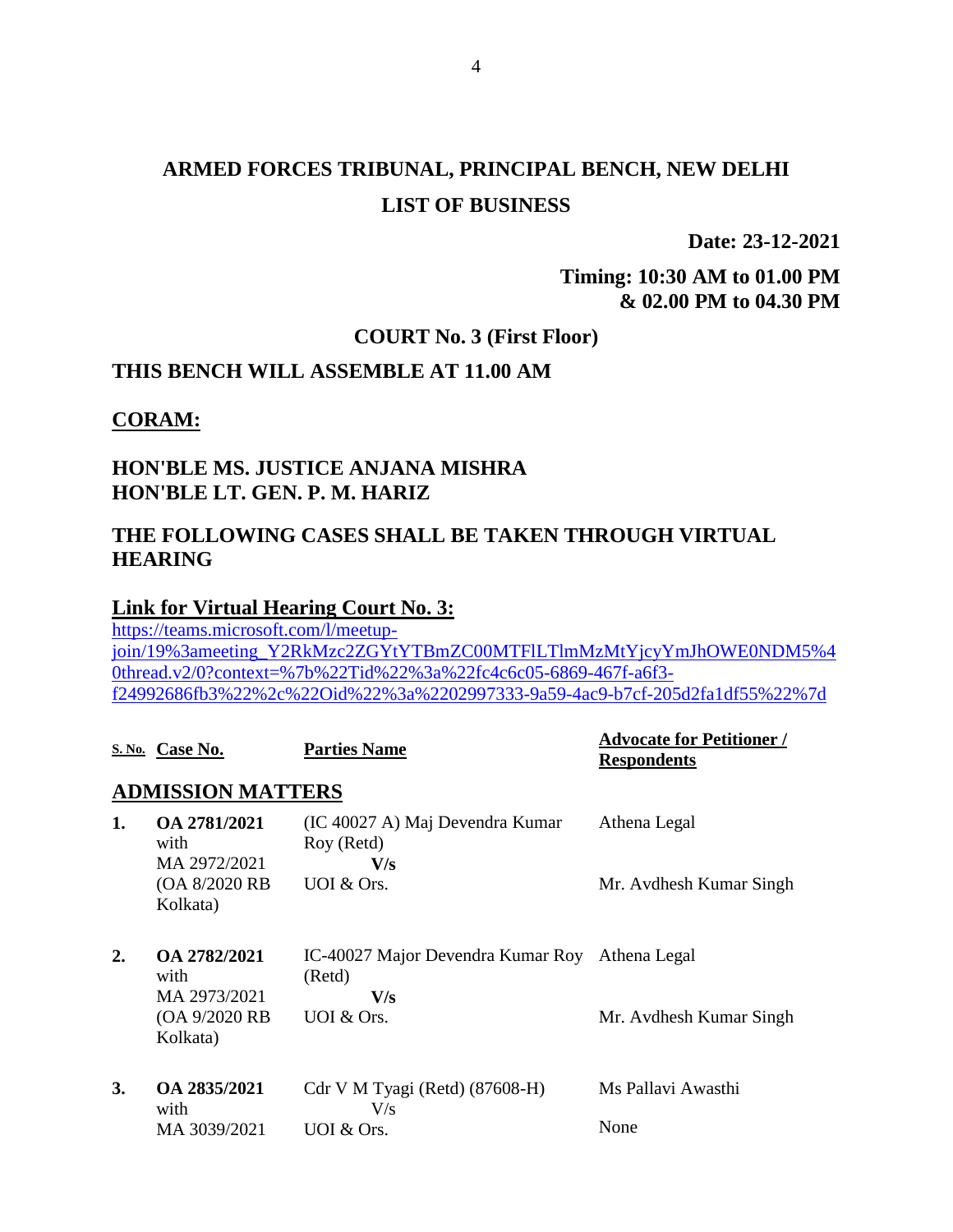| 4.  | OA 2839/2021<br>with<br>MA 3041/2021 | (677546 B) Sgt Braham Savroop<br>Bhatia (Retd)                                           | Mr Ramniwas Bansal                                                     |
|-----|--------------------------------------|------------------------------------------------------------------------------------------|------------------------------------------------------------------------|
|     |                                      | V/s<br>UOI & Ors.                                                                        | None                                                                   |
| 5.  | OA 2840/2021<br>with<br>MA 3042/2021 | IC V-00664N Maj Rishi Sharma<br>V/s<br>UOI & Ors.                                        | Ms Astha Sharma, Mantika<br>Haryani & Sanjeev Kumar<br>Kaushik<br>None |
| 6.  | OA 2841/2021<br>with<br>MA 3043/2021 | Ex SCPO Ram Pujan Singh (108220 F) Mr Ved Prakash & Mr Devendra<br>V/s<br>UOI & Ors.     | Kumar<br>None                                                          |
| 7.  | OA 2842/2021                         | (IC 43802 X) Col (TS) Ram Bali Singh Mr Jasman Singh Sethi & Mr<br>(Retd)                | Navneet R                                                              |
|     |                                      | V/s<br>UOI & Ors.                                                                        | None                                                                   |
| 8.  | OA 2844/2021<br>with<br>MA 3052/2021 | Ex Nk Mahesh Kumar Thapa (5755639 Mr Ajit Kakkar & Associates<br>W)<br>V/s<br>UOI & Ors. | None                                                                   |
| 9.  | OA 2845/2021<br>with<br>MA 3053/2021 | Indu Dhaka W/o (271363) Late Ex<br>LAC Jitender Pal Singh Dhaka<br>V/s<br>UOI & Ors.     | Mr Ashok Kumar & Mr Pardeep<br><b>Singh Nandal</b><br>None             |
| 10. | OA 2846/2021                         | Ex CPO Vijender Singh (165911-Y)                                                         | Mr Harender Singh Sangwan                                              |
|     |                                      | V/s<br>UOI & Ors.                                                                        | None                                                                   |
| 11. | OA 2848/2021                         | Wg Cdr Shantanu (25228-B)                                                                | Mr Ajit Kakkar & Associates                                            |
|     |                                      | V/s<br>UOI & Ors.                                                                        | None                                                                   |
| 12. | OA 2849/2021<br>with<br>MA 3054/2021 | Jugal Kishore Bhatt Ex LRO (SPL) No<br>$116955 - H$<br>V/s<br>UOI & Ors.                 | Mr Narender Kaushik & Pankaj<br>Kaush<br>None                          |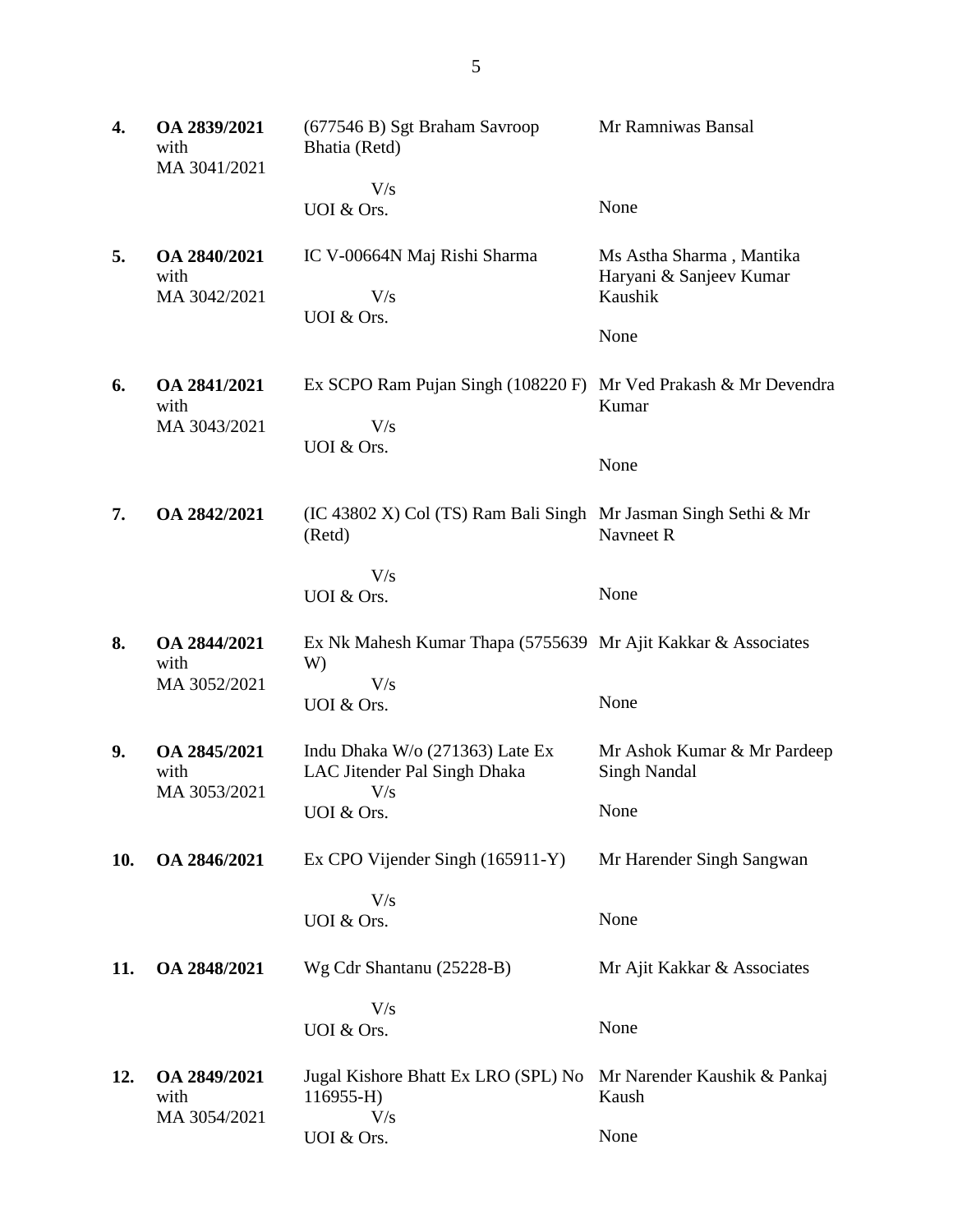| 13. | OA 2850/2021                         | IC-44321X Col (TS) P V Sudhir<br>Narayanan (Retd)<br>V/s | Mr Jasman Singh Sethi                 |
|-----|--------------------------------------|----------------------------------------------------------|---------------------------------------|
|     |                                      | UOI & Ors.                                               | None                                  |
| 14. | OA 2852/2021<br>with<br>MA 3056/2021 | Ex MSCPO I (HON Lt) Dharam<br>Prakash (143461 Z)<br>V/s  | Mr Ved Prakash & Mr Devendra<br>Kumar |
|     |                                      | UOI & Ors.                                               | None                                  |
| 15. | OA 2853/2021<br>with<br>MA 3058/2021 | Ex CH MECH (P) Gobind Shaw (No<br>$127706-T$             | Mr Ved Prakash & Devender<br>Kumar    |
|     |                                      | V/s<br>UOI & Ors.                                        | None                                  |
| 16. | OA 2854/2021                         | Ex PO ELA (R) Rama Shankar Ray<br>$(No 213874-B)$        | Mr Ved Prakash & Devendra<br>Kumar    |
|     |                                      | V/s<br>UOI & Ors.                                        | None                                  |
| 17. | OA 2858/2021<br>with<br>MA 3065/2021 | Ex Flt Sgt Sivasankaran Sethunathan<br>(223105)          | Mr Ajit Kakkar & Associates           |
|     |                                      | V/s<br>UOI & Ors.                                        | None                                  |
| 18. | OA 2859/2021<br>with<br>MA 3067/2021 | Ex Nk (DSC) Kishan Bir (13948411-<br>M)                  | Mr Ajeet Yadav & Banvendra<br>Gandhar |
|     |                                      | V/s<br>UOI & Ors.                                        | None                                  |
| 19. | OA 2860/2021<br>with<br>MA 3068/2021 | CPO (CHME) Sukhwinder Singh<br>$(108466)$ (Retd)         | Mr Manoj Kr Gupta                     |
|     |                                      | V/s                                                      |                                       |
|     |                                      | UOI & Ors.                                               | None                                  |
| 20. | OA 2861/2021<br>with                 | Ex Cpl Krishna Kumar Jha (716158)                        | Mr Ajit Kakkar                        |
|     | MA 3069/2021                         | V/s<br>UOI & Ors.                                        | None                                  |